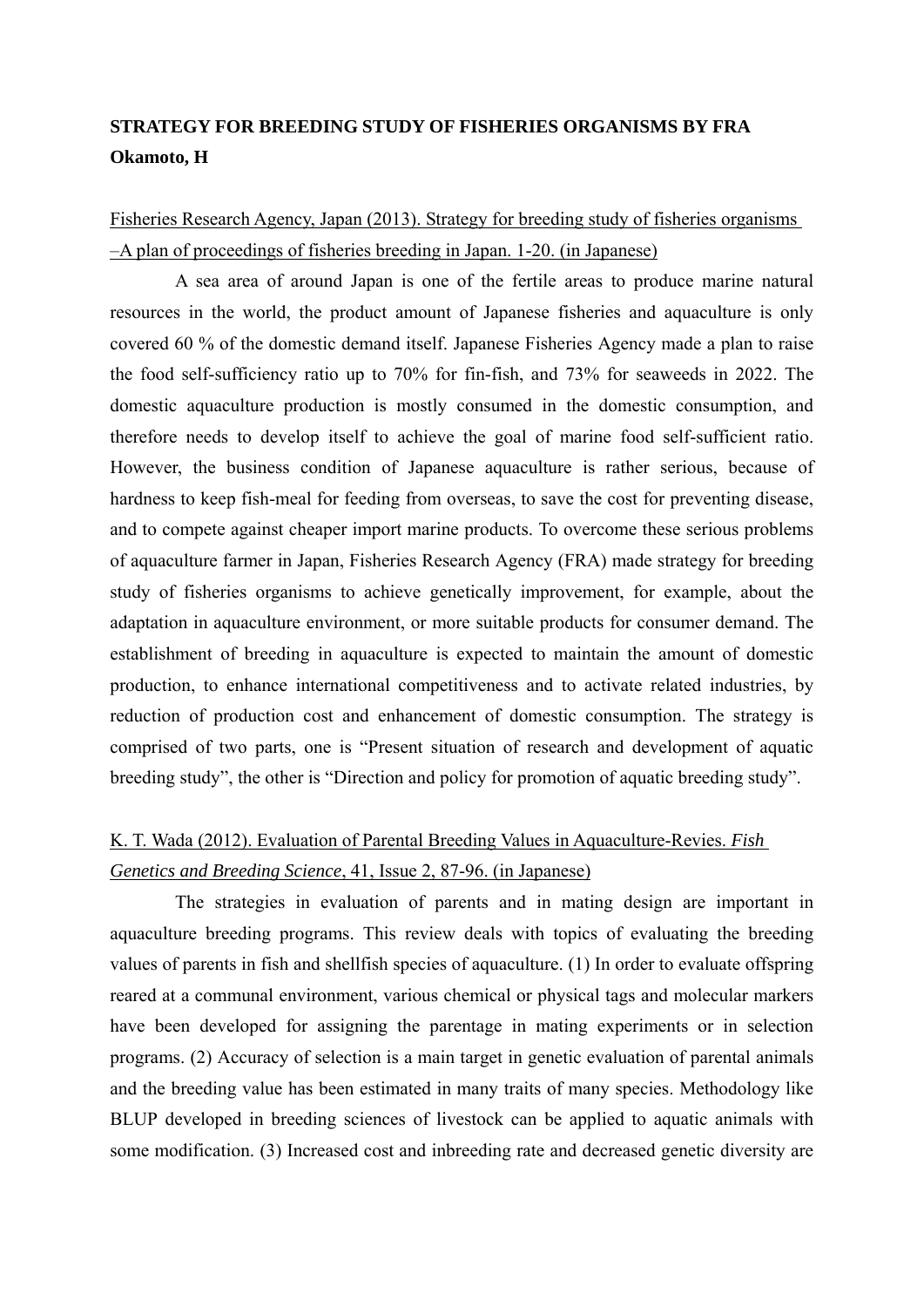concerns in selective breeding since the number of offspring is much larger in aquaculture breeding program than in those of livestock.

A. Ozaki, W. Kai, J. Aoki, K. Nomura, K. Araki, K. Yoshida, T. Tsuzaki, T. Sugaya, M. Sano, K. Kobayashi-Fuji, T. Sakamoto and N. Okamoto (2012). Application to the genetic breeding using by genomics information in Aquaculture. *Fish Genetics and Breeding Science*, 41, Issue 2, 173-178. (in Japanese)

Ten years ago, genetic breeding study of fisheries organisms was mainly about salmonids because it was the main production of world aquaculture. But now, the aquaculture of marine fish is getting important, the center of breeding study is moving in marine fish. As developing technique of fish seedling, not only the main aquaculture fish species, for example, flounder, puffer fish and yellowtail, but also the hard seedling species like eel and tuna are expected to be applied with breeding study based on genomic information after establishment of complete raising technique in aquaculture farm. We are introducing about studies of Quantitative Trait Loci (QTL) and Marker-Assisted Selection (MAS) in aquaculture fish, and discussing about necessity and possibility of breeding study in aquaculture.

## **IDENTIFICATION OF QUANTITATIVE TRAIT LOCI (QTL) AND MARKER-ASSISTED SELECTION (MAS) USING BY GENOMICS INFORMATION IN YELLOWTAIL (***SERIOLA QUINQUERADIATA***) Ozaki, A**

Akiyuki Ozaki, Kazunori Yoshida, Kanako Fuji, Satoshi Kubota, Wataru Kai, Jun-ya Aoki, Yumi Kawabata, Junpei Suzuki, Kazuki Akita, Takashi Koyama, Masahiro Nakagawa, Takurou Hotta, Tatsuo Tsuzaki, Nobuaki Okamoto, Kazuo Araki, Takashi Sakamoto. 2013. Quantitative Trait Loci (QTL) Associated with Resistance to a Monogenean Parasite (*Benedenia seriolae*) in Yellowtail (*Seriola quinqueradiata*) through Genome Wide Analysis. PLoS ONE 8(6): e64987. doi:10.1371/journal.pone.0064987

Benedenia infections caused by the monogenean fluke ectoparasite *Benedenia seriolae* seriously impact marine finfish aquaculture. Genetic variation in host has been inferred to play a significant role in determining the susceptibility to this parasitic disease. To evaluate the genetic basis of Benedenia disease resistance in yellowtail (*Seriola quinqueradiata*), a genome-wide and chromosome-wide linkage analyses were initiated using  $F_1$  yellowtail families (n = 90 per family) based on a high density linkage map with 860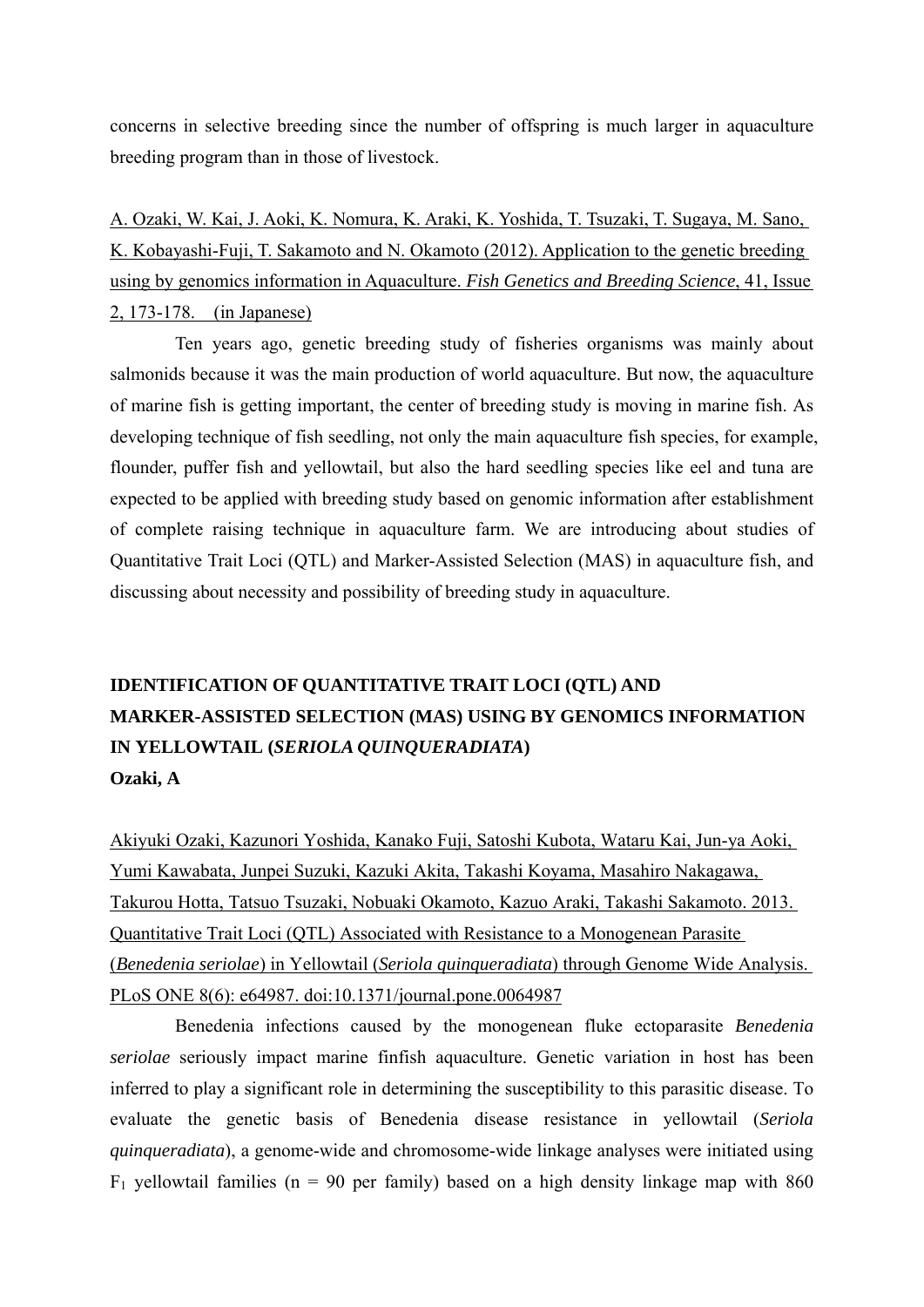microsatellite and 142 single nucleotide polymorphism (SNP) markers. Two major quantitative trait loci (QTL) regions on linkage groups Squ2 (*BDR-1*) and Squ20 (*BDR-2*) were identified. These QTL regions explained 32.9–35.5% of the phenotypic variance. On the other hand, the relationship between QTL for susceptibility to *B. seriolae* and QTL for fish body size were investigated. The QTL related to growth was found on another linkage group (Squ7). As a result, the authors present first genetic evidence that contributes to detailing phenotypic resistance to Benedenia disease, and the results will help resolve the mechanism of resistance to this important parasitic infection of yellowtail.

Kanako Fuji, Takashi Koyama, Wataru Kai, Satoshi Kubota, Kazunori Yoshida, Akiyuki Ozaki, Jun-ya Aoki,Yumi Kawabata, Kazuo Araki, Tatsuo Tsuzaki, Nobuaki Okamoto, Takashi Sakamoto. 2014. Construction of a high-coverage bacterial artificial chromosome library and comprehensive genetic linkage map of yellowtail *Seriola quinqueradiata*. BMC Research Notes 7:200. http://www.biomedcentral.com/1756-0500/7/200

Japanese amberjack/yellowtail (*Seriola quinqueradiata*) is a commonly cultured marine fish in Japan. For cost effective fish production, a breeding program that increases commercially important traits is one of the major solutions. In selective breeding, information of genetic markers is useful and sufficient to identify individuals carrying advantageous traits but if the aim is to determine the genetic basis of the trait, large insert genomic DNA libraries are essential. In this study, toward prospective understanding of genetic basis of several economically important traits, the authors constructed a high-coverage bacterial artificial chromosome (BAC) library, obtained sequences from the BAC-end, and first comprehensive female and male linkage maps of yellowtail using Simple Sequence Repeat (SSR) markers developed from the BAC-end sequences and a yellowtail genomic library. The total insert length of the BAC library the authors constructed here was estimated to be approximately 11 Gb and hence 16-times larger than the yellowtail genome. Sequencing of the BAC-ends showed a low fraction of repetitive sequences comparable to that in Tetraodon and fugu. A total of 837 SSR markers developed here were distributed among 24 linkage groups spanning 1,026.70 and 1,057.83 cM with an average interval of 4.96 and 4.32 cM in female and male map respectively without any segregation distortion. Oxford grids suggested conserved synteny between yellowtail and stickleback. In addition to characteristics of yellowtail genome such as low repetitive sequences and conserved synteny with stickleback, the genomic and genetic resources constructed and revealed here will be powerful tools for the yellowtail breeding program and also for studies regarding the genetic basis of traits.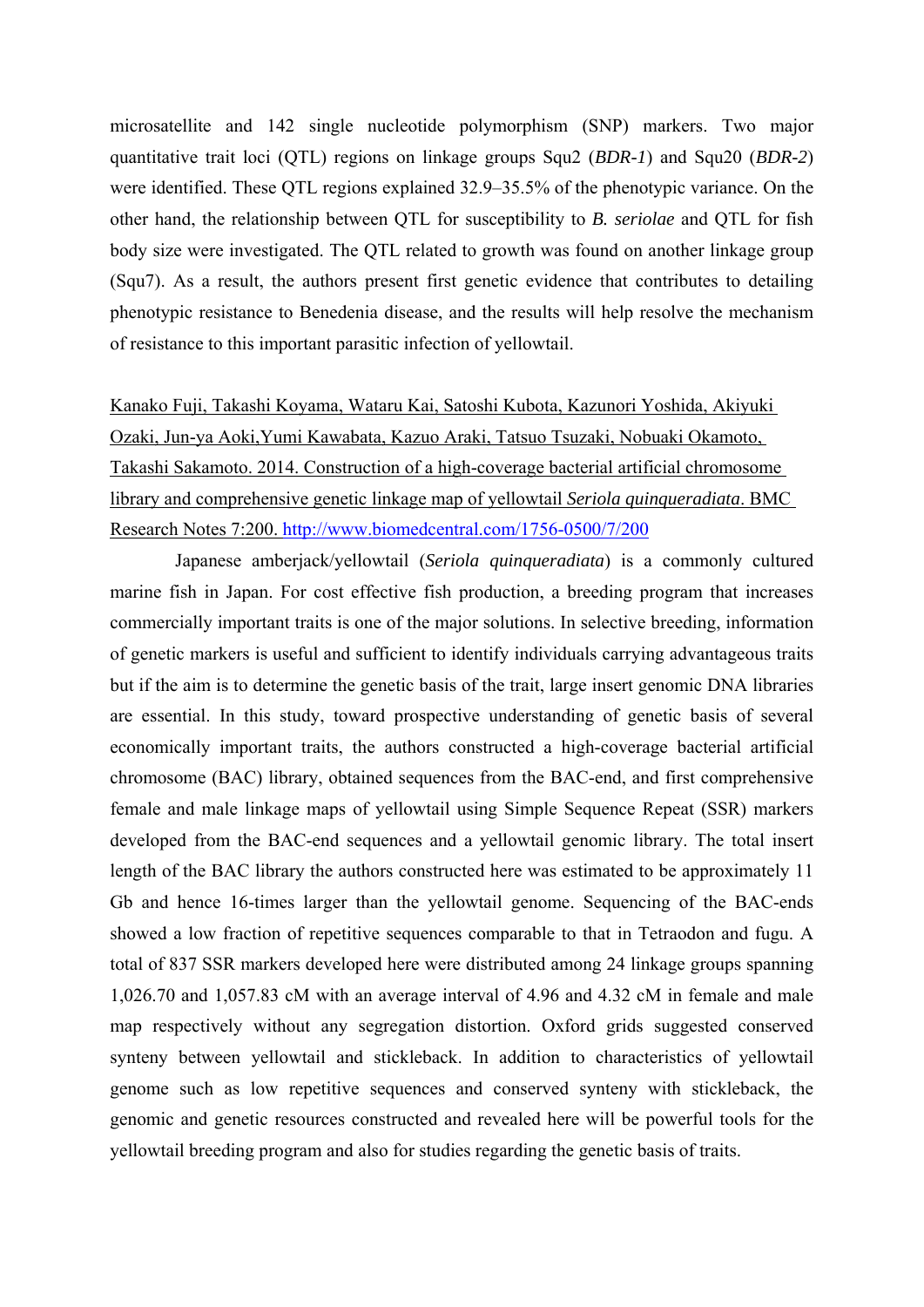Jun-ya Aoki, Wataru Kai, Yumi Kawabata, Akiyuki Ozaki, Kazunori Yoshida, Tatsuo Tsuzaki, Kanako Fuji, Takashi Koyama, Takashi Sakamoto, Kazuo Araki. 2014. Construction of a radiation hybrid panel and the first yellowtail (*Seriola quinqueradiata*) radiation hybrid map using a nanofluidic dynamic array. BMC Genomics 15:165. http://www.biomedcentral.com/1471-2164/15/165

Yellowtail (*Seriola quinqueradiata*) are an economically important species in Japan. However, there are currently no methods for captive breeding and early rearing for yellowtail. Thus, the commercial cultivation of this species is reliant upon the capture of wild immature fish. Given this, there is a need to develop captive breeding techniques to reduce pressure on wild stocks and facilitate the sustainable development of yellowtail aquaculture. the authors constructed a whole genome radiation hybrid (RH) panel for yellowtail gene mapping and developed a framework physical map using a nanofluidic dynamic array to use SNPs (single nucleotide polymorphisms) in ESTs (expressed sequence tags) for the DNA-assisted breeding of yellowtail. Clonal RH cell lines were obtained after ionizing radiation; specifically, 78, 64, 129, 55, 42, and 53 clones were isolated after treatment with 3,000, 4,000, 5,000, 6,000, 8,000, or 10,000 rads, respectively. A total of 421 hybrid cell lines were obtained by fusion with mouse B78 cells. Ninety-four microsatellite markers used in the genetic linkage map were genotyped using the 421 hybrid cell lines. Based upon marker retention and genome coverage, the authors selected 93 hybrid cell lines to form an RH panel. Importantly, the authors performed the first genotyping of yellowtail markers in an RH panel using a nanofluidic dynamic array (Fluidigm, CA, USA). Using this, 580 markers containing ESTs and SNPs were mapped in the yellowtail RH map. The authors successfully developed the first yellowtail RH panel to facilitate the localization of markers.. This high-density physical map will serve as a useful tool for the identification of genes related to important breeding traits using genetic structural information, such as conserved synteny. Moreover, in a comparison of 30 sequences in the RH group 1 (SQ1), yellowtail appeared to be evolutionarily closer to medaka and the green-spotted pufferfish than to zebrafish. The authors suggest that synteny analysis may be potentially useful as a tool to investigate chromosomal evolution by comparison with model fish.

### **ASSESSMENT OF FERTILIZATION ABILITY OF CRYOPRESERVED SPERM IN FISH USING INTERSPECIFIC HYBRIDIZATION**

#### **Shimada, Y**

M. Suquet, C. Dreanno, C. Fauvel, J. Cosson, and R. Billard (2000). Cryopreservation of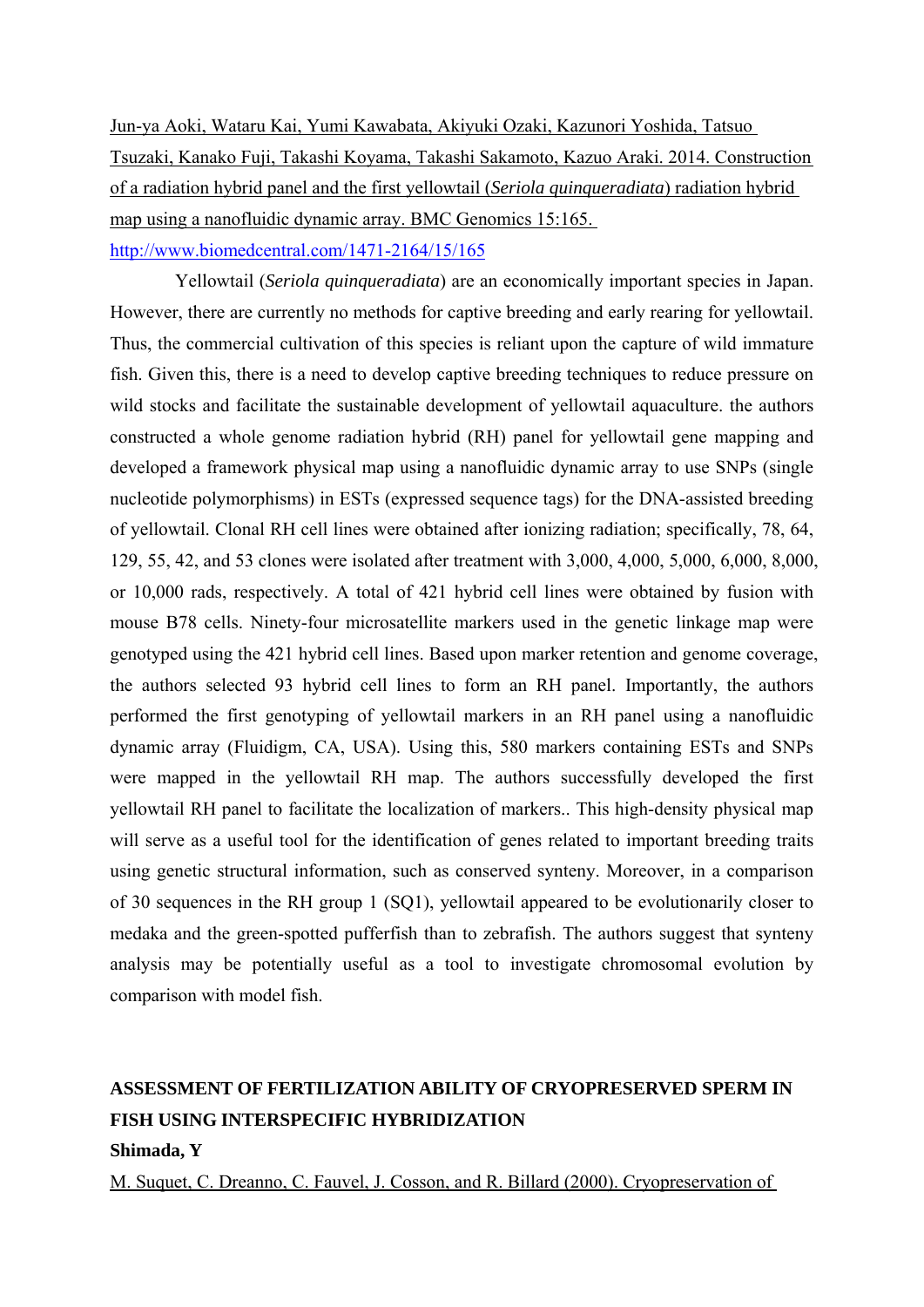#### Sperm in Marine Fish. Aquaculture Reserch 31:231-243.

Since 1953, cryopreservation of sperm in fish has been performed on about 30 marine species. The paper reviews the techniques used and the results published in these species. The quality of frozen-thawed semen was evaluated using previously standardized biotests (i.e. fertilization capacity). Of the investigated cryoprotectants, dimethyl sulphoxide (DMSO) generally leads to the best results. Cooling rates range from  $8^{\circ}$ C to 99  $^{\circ}$ C min<sup>-1</sup>; the thawing rate is generally high. Compared with freshwater species, a high percentage of sperm survives in cryopreservation. Therefore, the cryopreservation of marine fish sperm is suited for application in aquaculture.

T. Morita, N. Kumakura, K. Morishima, T. Mitsuboshi, M. Ishida, T. Hara, S. Kudo, M. Miwa, S. Ihara, K. Higuchi, Y. Takeuchi, and G. Yoshizaki (2012). Production of Donor-Derived Offspring by Allogeneic Transplantation of Spermatogonia in the Yellowtail (*Seriola quinqueradiata*). Biology of Reproduction 86(6):176,1-11.

Authors established a method for the allogeneic transplantation of yellowtail spermatogonia and the production of donor-derived offspring. Donor cells (i.e. type A spermatogonia) were collected from immature (10-month-old) yellowtail males, labeled with PKH26 fluorescent dye, and transferred into the peritoneal cavities of 8-day-old larvae. Fluorescence observation at 28 days post-transplantation revealed that PKH26-labeled cells were incorporated into recipients' gonads. To assess whether donor-derived spermatogonia could differentiate into functional gametes in the allogeneic recipient gonads, gametes collected from nine male and four female adult recipients were fertilized with wild-type eggs and sperm. Analysis of microsatellite DNA markers confirmed that some of the first filial (F) offspring were derived from donor fish, with the average contribution of donor-derived  $F_1$ offspring being 66% and the maximum reaching 99%. These findings confirmed that authors' method was effective for transplanting yellowtail spermatogonia into allogeneic larvae to produce donor-derived offspring.

#### S. Lee, Y. Iwasaki, S. Shikina, and G. Yoshizaki (2013). Generation of Functional Eggs and Sperm from Cryopreserved whole testes. PNAS 110(5):1640-1645.

The conservation of endangered fish is of critical importance. Cryobanking could provide an effective backup measure for use in conjunction with the conservation of natural populations; however, methodology for cryopreservation of fish eggs and embryos has not yet been developed. Authors established a methodology capable of deriving functional eggs and sperm from frozen type A spermatogonia (ASGs). Whole testes taken from rainbow trout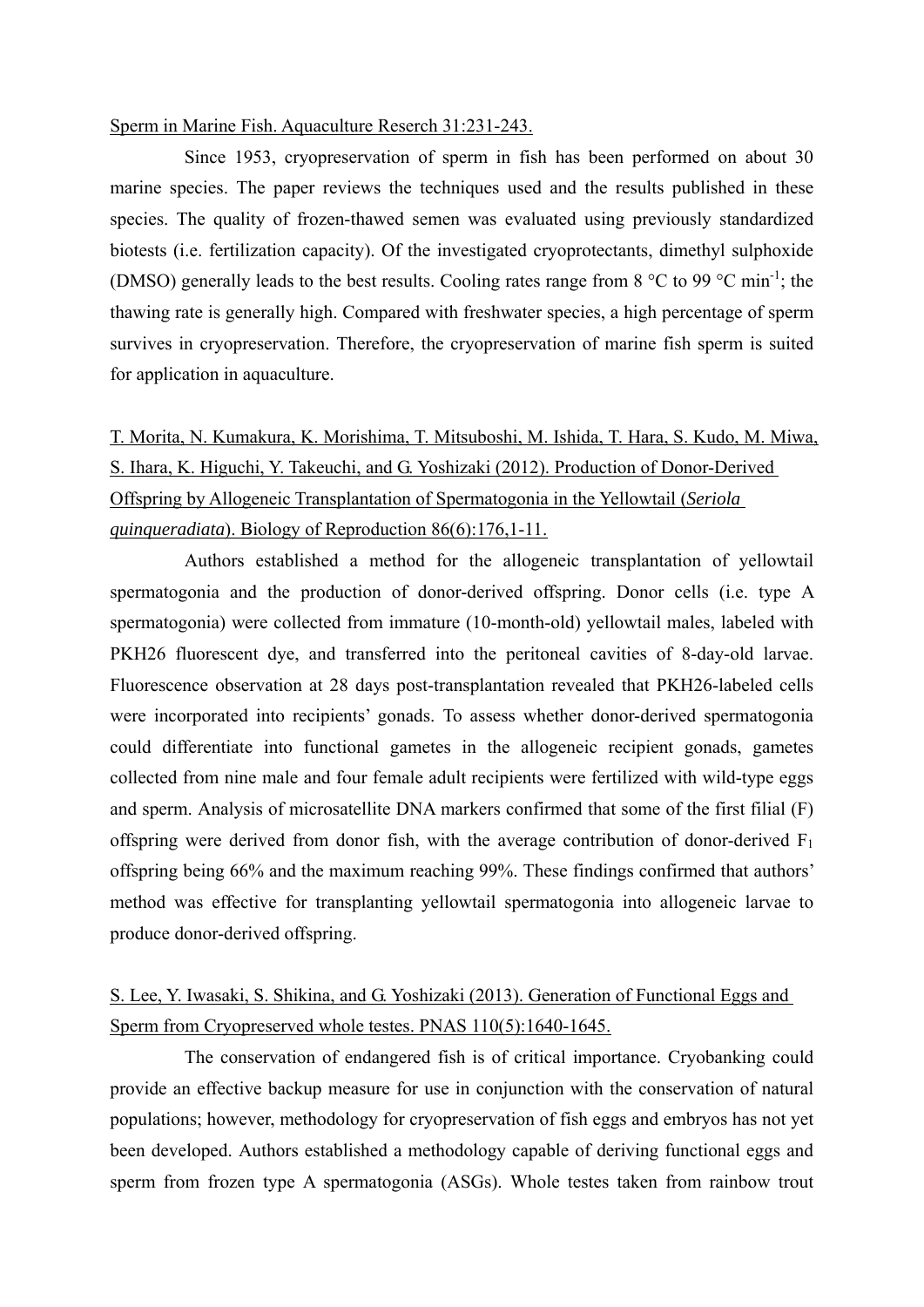were slowly frozen in a cryomedium, and the viability of ASGs within these testes did not decrease over a 728-d freezing period. Frozen-thawed ASGs that were intraperitoneally transplanted into sterile triploid hatchlings migrated toward, and were incorporated into recipient genital ridges. Transplantability of ASGs did not decrease after as much as 939-d of cryopreservation. Approximately half of triploid recipients produced functional eggs or sperm derived from the frozen ASGs and displayed high fecundity. Fertilization of resultant gametes resulted in the successful production of normal, frozen ASG-derived offspring. Feasibility and simplicity of this methodology will call for an immediate application for real conservation of endangered wild salmonids.

# **DEMANDS FOR INFERTILITY OF CULTURED MARINE FISHES AND STUDY OF UV IRRADIATION AT DEVELOPMENTAL STAGES IN JAPANESE FLOUNDER Yamaguchi, T**

Toshiya Yamaguchi and Takeshi Kitano 2012. High temperature induces *cyp26b1* mRNA expression and delays meiotic initiation of germ cells by increasing cortisol levels during gonadal sex differentiation in Japanese flounder. Biochemical and Biophysical Research Communications, 419(2), 287-292

The Japanese flounder (*Paralichthys olivaceus*) is a teleost fish that has an XX/XY sex determination system. However, the XX flounder can be sex-reversed to phenotypic males by rearing the larvae at high or low water temperatures. Thus, sex in the flounder is determined by genotype plus temperature effects. Therefore, the flounder provides an excellent model to study the molecular mechanisms underlying temperature-dependent sex determination. We previously showed that cortisol, the major glucocorticoid produced by the interrenal cells in teleosts, causes female-to-male sex reversal by directly suppressing mRNA expression of ovary-type aromatase (*cyp19a1*), a steroidogenic enzyme responsible for the conversion of androgens to estrogens in the gonads. In the present study, we found that exposure to high temperature during gonadal sex differentiation upregulates the mRNA expression of retinoid-degrading enzyme (*cyp26b1*) concomitantly with masculinization of XX gonads and delays meiotic initiation of germ cells. We also found that cortisol induces *cyp26b1* mRNA expression and suppresses specific meiotic marker *synaptonemal complex protein 3 (sycp3)* mRNA expression in gonads during the sexual differentiation. In conclusion, *cyp26b1* expression in gonads is in male-specific manner during gonadal sex differentiation and delays meiosis onset not only in mouse, chick and amphibian, but also in a teleost with TSD.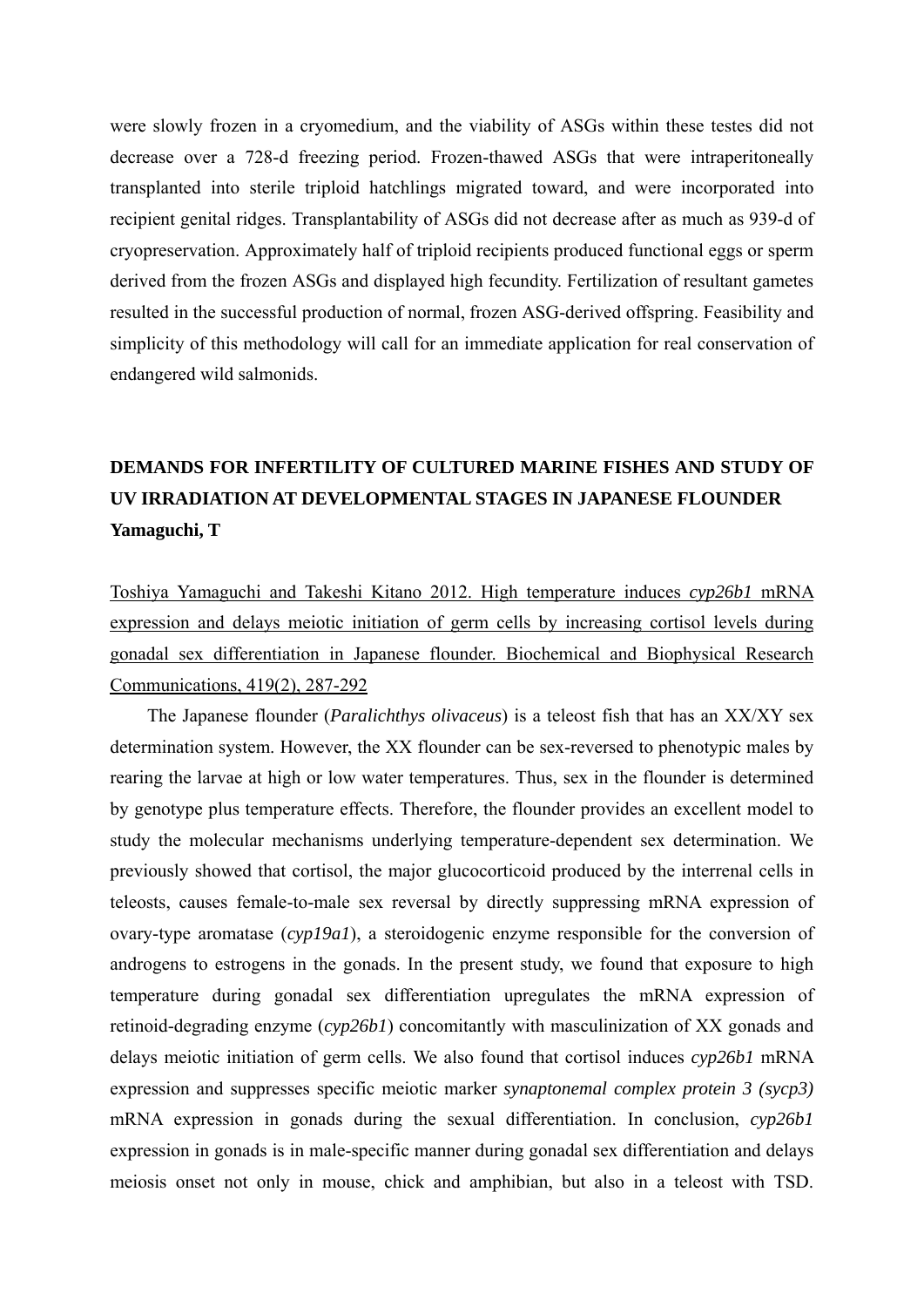Therefore, CYP26B1 appears to regulate germ cell fate by controlling retinoic acid signaling in a manner common among vertebrates.

Yamaguchi T., N. Yoshinaga, T. Yazawa, K. Gen, and T. Kitano. 2010. Cortisol is involved in temperature-dependent sex determination in the Japanese flounder. Endocrinology, Endocrinology, 151(8), 3900–3908

The Japanese flounder (*Paralichthys olivaceus*) is a teleost fish with an XX/XY sex determination system. However, XX flounder can be induced to develop into either phenotypic females or males, by rearing at 18 or 27 ℃, respectively, during the sex differentiation period. Cytochrome P450 aromatase, the product of the gene *cyp19*, is expressed in various tissues and plays an important physiological role in the regulation of estrogen biosynthesis. Recently, it has been reported that, in nonmammalian vertebrates, the expression of *cyp19* mRNA in the ovary is very much higher than in the testis during the period of gonadal sex differentiation. In this sutudy, we demonstrated that cortisol causes female-to-male sex reversal by directly suppressing *cyp19a1* mRNA expression via interference with cAMP-mediated activation and that metyrapone (an inhibitor of cortisol synthesis) inhibits 27°C-induced masculinization of XX flounder. Moreover, cortisol concentrations in 27℃-reared juveniles were significantly higher than in 18℃-reared fishes during sexual differentiation. In conclusion, this study has presented the evidence of involvement of cortisol in TSD. Cortisol induced the masculinization of XX fish by directly suppressing *cyp19a1* mRNA expression via interference with the cAMP-mediated activation. These findings provide new insights into to the elucidation of molecular mechanisms underlying environmental sex determination, including TSD.

## **DEVELOPMENT OF INTEGRATED MULTI-TROPHIC AQUACULTURE USING SEA CUUCMBER**

**Watanabe, S**

S. Watanabe, J. G. Sumbing and Ma. J. H. Lebata-Ramos (2014) Growth pattern of tropical sea cucumber, *Holothuria scabra*, under captivity, *Japan Agricultural Research Quarterly*, 48, 457-464

The growth of the juvenile sea cucumber, *Holothuria scabra*, was studied under captivity to elucidate the growth variation pattern and determine the best-fit growth model to estimate age- and size-specific growth rates. Individual growth was extremely variable, with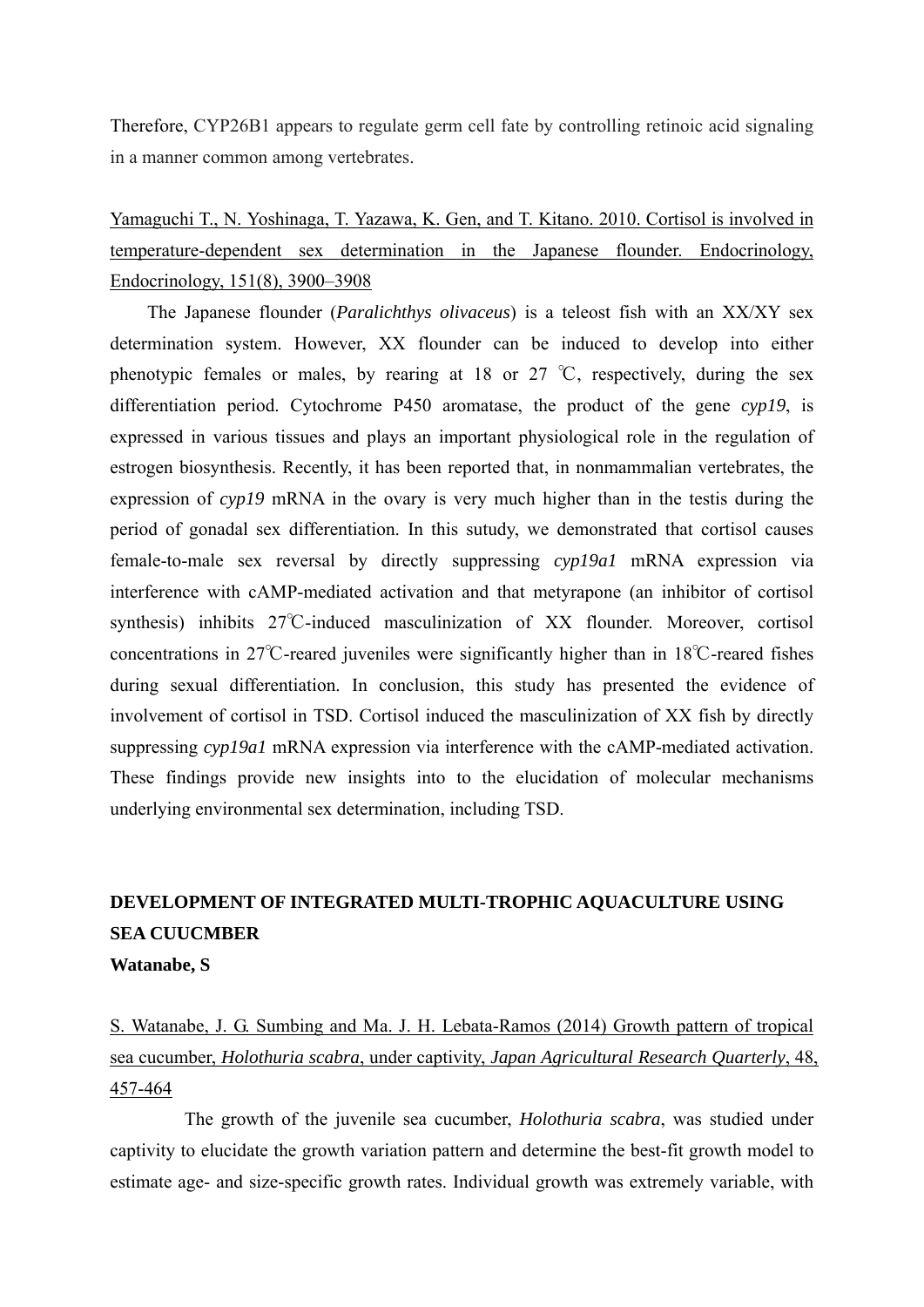some individuals below the mean initial weight and some expanding their original body length (L) and weight (W) by up to 6.4 and 156 times, respectively; during 84 days of culture starting at 127 days of age. Some of the smallest individuals showed a higher condition factor than larger individuals in the presence of ample food, indicating that lack of food may not be the only impediment to growth. Among the three growth models compared (von Bertalanffy, Gompertz and logistic), the Gompertz model was considered optimal to express *H. scabra* growth; both in L and W. The age- and size-specific daily growth rate for L and W up to 365 days of age, as estimated by the Gompertz model, had a range of two and nine orders of magnitude in L (0.035 – 0.96 mm/day) and W (3.4  $\times$  10-7 – 3.5 g/day), respectively. Use of the Gompertz model over the linear model, which tends to overestimate growth rates, is encouraged to estimate the growth of *H. scabra* more accurately.

## Z. G. A. Orozco, J. G. Sumbing, Ma. J. H. Lebata-Ramos and S. Watanabe (2014) Apparent digestibility coefficient of nutrients from shrimp, mussel, diatom and seaweed by juvenile *Holothuria scabra* Jaeger, *Aquaculture Research*, 45, 1153–1163

 The ability of *Holothuria scabra* to digest nutrients, such as organic matter (OM), protein and carbohydrate from animal and plant feed ingredients was investigated. Four test feeds prepared by mixing sand with single ingredients from animal sources (shrimp and mussel) and plant sources (diatom and seaweed) were fed to *H. scabra* to estimate apparent digestibility coefficient (ADC). The total assimilated nutrient (TAN) increased with ADC, whereas ingestion rate (IR) varied slightly among the feeds suggesting that ADC might be a good indicator of nutrient availability to  $H$ . scabra. The ADC<sub>OM</sub> of shrimp and mussel was significantly higher than that diatom and seaweed: 86.2%, 77.1%, 55.1% and 32.3% respectively. ADC<sub>protein</sub> was similar for shrimp  $(88.7%)$ , mussel  $(84.8%)$  and diatom  $(75.2%)$ , but significantly lower in sea- weed  $(34.4\%)$ . ADC<sub>carbohydrate</sub> was similar in mussel  $(58.5\%)$ and diatom  $(58.3\%)$  as well as in seaweed  $(31.6)$  and shrimp  $(28.0\%)$ . ADC<sub>protein</sub> was relatively higher than ADCcarbohydrate suggesting that *H. scabra* generally digests more protein than carbohydrate. Furthermore, results indicated that nutrients from animal-based feeds are more efficiently digested by *H. scabra*; thus, animal ingredients rich in easily digestible protein could potentially provide an efficiently balanced diet for *H. scabra* fed with diatom containing high easily digestible carbohydrate.

## S. Watanabe, M. Kodama, J. G. Sumbing and Ma. J. H. Lebata-Ramos (2013) Diet-tissue stable isotopic fractionation of tropical sea cucumber, *Holothuria scabra*, *Japan Agricultural Research Quarterly*, 47, 127-134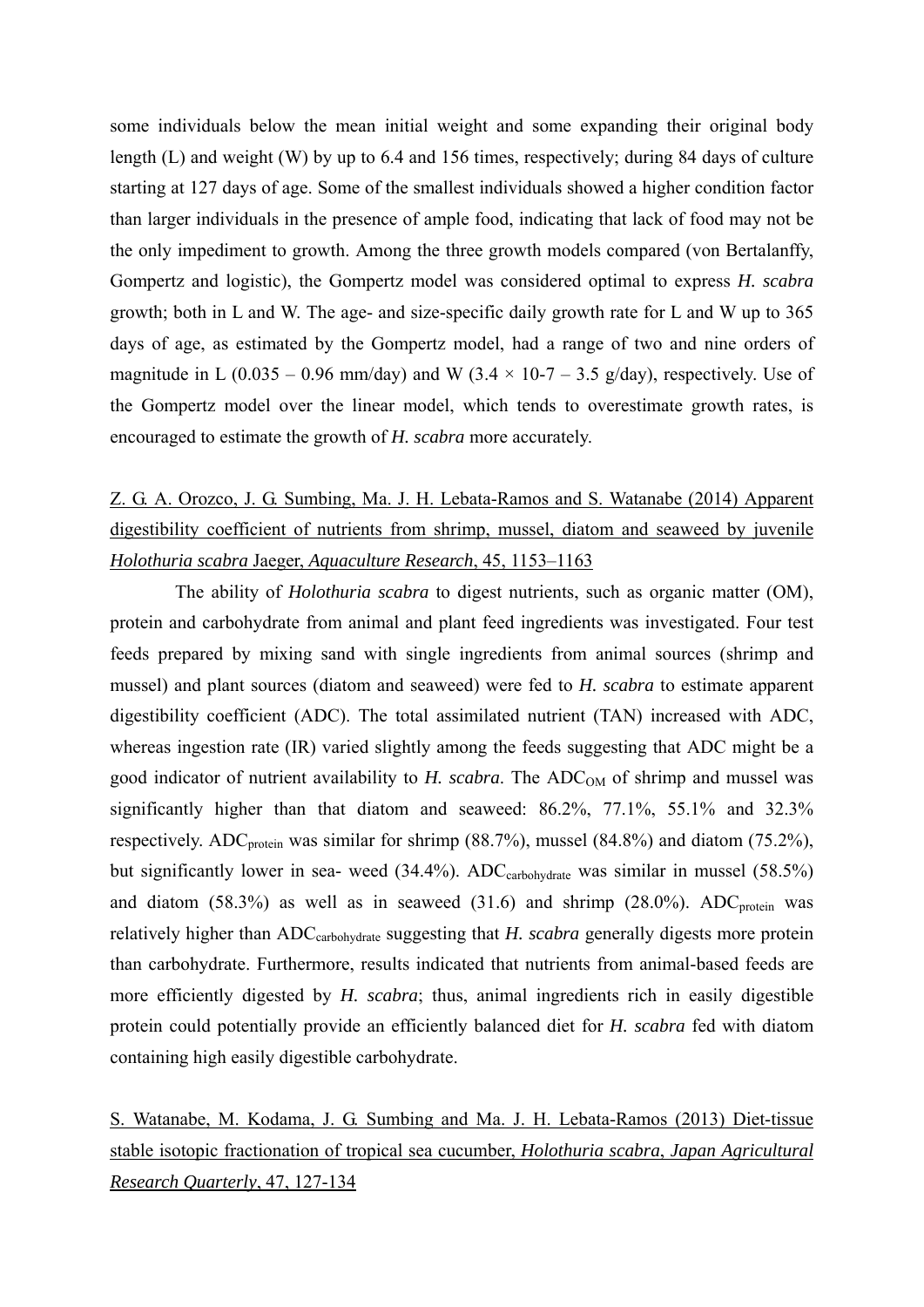To provide a basis for a stable carbon and nitrogen isotope ratio ( $\delta^{13}C / \delta^{15}N$ ) analysis to determine the assimilated organic matter in sea cucumber, *Holothuria scabra*, diet-tissue fractionations were experimentally determined by mono-feeding rearing with diatom. While  $\delta^{15}N$  fractionation of the whole body wall (2.4‰) was similar to the commonly accepted value (2.6 – 4‰),  $\delta^{13}$ C fractionation of the body wall (4.2‰) showed considerable discrepancy with the commonly accepted value  $(0 - 1\%)$  due to the high content (35% dry wt/wt) of calcareous spicules (CaCO<sub>3</sub>) in the body wall, which had significantly higher  $\delta^{13}$ C (-8.6‰) than the organic fractions. Computational elimination of spicules based upon spicule content and spicule  $\delta^{13}$ C reduced the  $\delta^{13}$ C fractionation of the body wall to 1.5‰, close to the common value.  $\delta^{13}$ C fractionation after spicule removal by acid decarbonation and subsequent rinsing (3.2‰) did not agree with the common value, and  $\delta^{15}N$  fractionation was significantly elevated by decarbonation.  $\delta^{15}N$  and  $\delta^{13}C$  fractionations of the intestine (1.5 and 2.2‰, respectively) did not agree with the common values. Since  $\delta^{13}C$  and  $\delta^{15}N$  of the feces did not differ significantly from those of the diet, feces may be used to determine ingested organic matter in the wild.

## S. Watanabe, J. M. Zarate, J. G. Sumbing, Ma. J. H. Lebata-Ramos and M. F. Nievales (2012) Size measurement and nutritional condition evaluation methods in sandfish (*Holothuria scabra* Jaeger), *Aquaculture Research*, 43, 940-948

 The aims of this study were to establish an accurate size measurement method and a nutritional condition evaluation method of *Holothuria scabra* (Jaeger). Although 0.5% KCl and 0.05% MgSO4 did not induce anaesthesia, 2% menthol-ethanol for 20 min was found to be effective and harmless. The anaesthetization significantly reduced the coefficient of variation of the mean body length and weight by 68% and 43% respectively. During starvation, body size and weight decreased concomitantly, resulting in an unchanged condition factor (body weight/volume), suggesting that the condition factor cannot be used as an index of nutritional condition. Protein, cholesterol and carbohydrate concentrations in the body fluid were analysed to study the relationship with starvation. As the protein and cholesterol concentrations initially increased and then decreased during the starvation period, it is difficult to use them as an index of nutritional condition. The carbohydrate concentration showed a gradual one-fold increase during 10 days of starvation, and it may be used as a proxy for nutritional condition; however, further physiological studies are needed. Body fluid density and volume relative to body size gradually increased and decreased, respectively, during starvation. These methods may be used to correctly monitor the conditions of *H*. *scabra* in studies for aquaculture and stock enhancement techniques.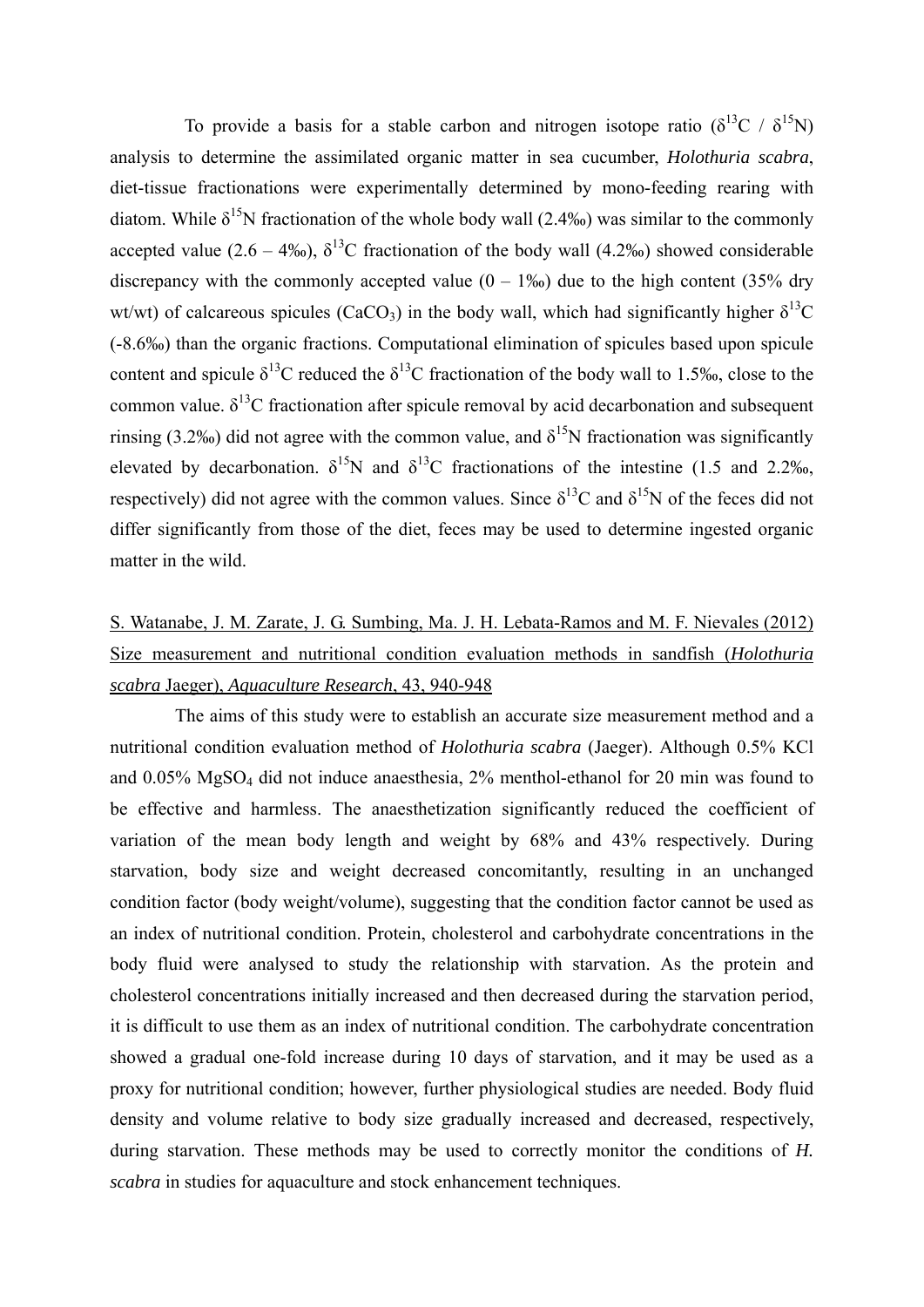S. Watanabe, M. Kodama, J. M. Zarate, Ma. J. H. Lebata-Ramos and M. F. J. Nievales (2012) Ability of sandfish (*Holothuria scabra*) to utilise organic matter in black tiger shrimp ponds. *ACIAR Proceedings*, 136, 113-120

 Due to frequent viral disease outbreaks, a large proportion of shrimp aquaculture in South-East Asian countries has switched from black tiger shrimp (*Penaeus monodon*) to *P. vannamei*, an exotic species originally imported from Latin America. One of the causes of disease outbreaks is thought to be poor water and sediment conditions in the shrimp ponds, which may aggravate disease symptoms. To obtain basic information for co-culture methods of black tiger shrimp and sandfish (*Holothuria scabra*) for possible mitigation of shrimp-pond eutrophication and prevention of disease outbreaks, basic laboratory experiments were conducted at the Southeast Asian Fisheries Development Center - Aquaculture Department in Iloilo, the Philippines. A feeding trial of juvenile sandfish showed that they do not grow well with fresh shrimp feed on hard substrate. Another trial indicated that sand substrate enhances the growth of juvenile sandfish fed with shrimp feed. A feeding trial using shrimp tank detritus, shrimp faeces and *Navicula ramosissima* (a benthic diatom) as food sources showed that sandfish grew fastest with the faeces, followed by detritus and *N. ramosissima*. Dissolved oxygen consumption and acid-volatile sulfur levels in the shrimp tank detritus were reduced by sandfish feeding. This suggests that sandfish are capable of growing with organic matter in shrimp ponds, and can bioremediate shrimp-pond sediment.

### **SUSPENDED CULTURE OF ASARI CLAM,** *RUDITAPES PHILIPPINARUM***, AND THEIR ROLES IN THE ECOSYSTEM Higano, J**

### Fujiwara M., S. Tsuji, M. Tanaka, Y. Imanishi and M. Nakanishi. 2008. Growth of Manila Clam *Ruditapes philippinarum* On Hanging Culture Using Containers. Bull. Kyoto. Inst. Ocean. Fish. Sci., 30, 49-53 (in Japanese)

In order to examine the growth of the manila clam Ruditapes philippinarum, a hanging cultivation experiment using containers was conducted in Kunda and Maizuru Bay. We covered the upper part of the culture containers with a fine mesh net, and put anthracite soil (particle size : 2 - 3 mm) into the containers for bed material. The wild juvenile clams used in this experiment were collected from hanging cockle culture containers in Kunda Bay. We could recognize from the time of discovering juvenile clams whether they were autumn or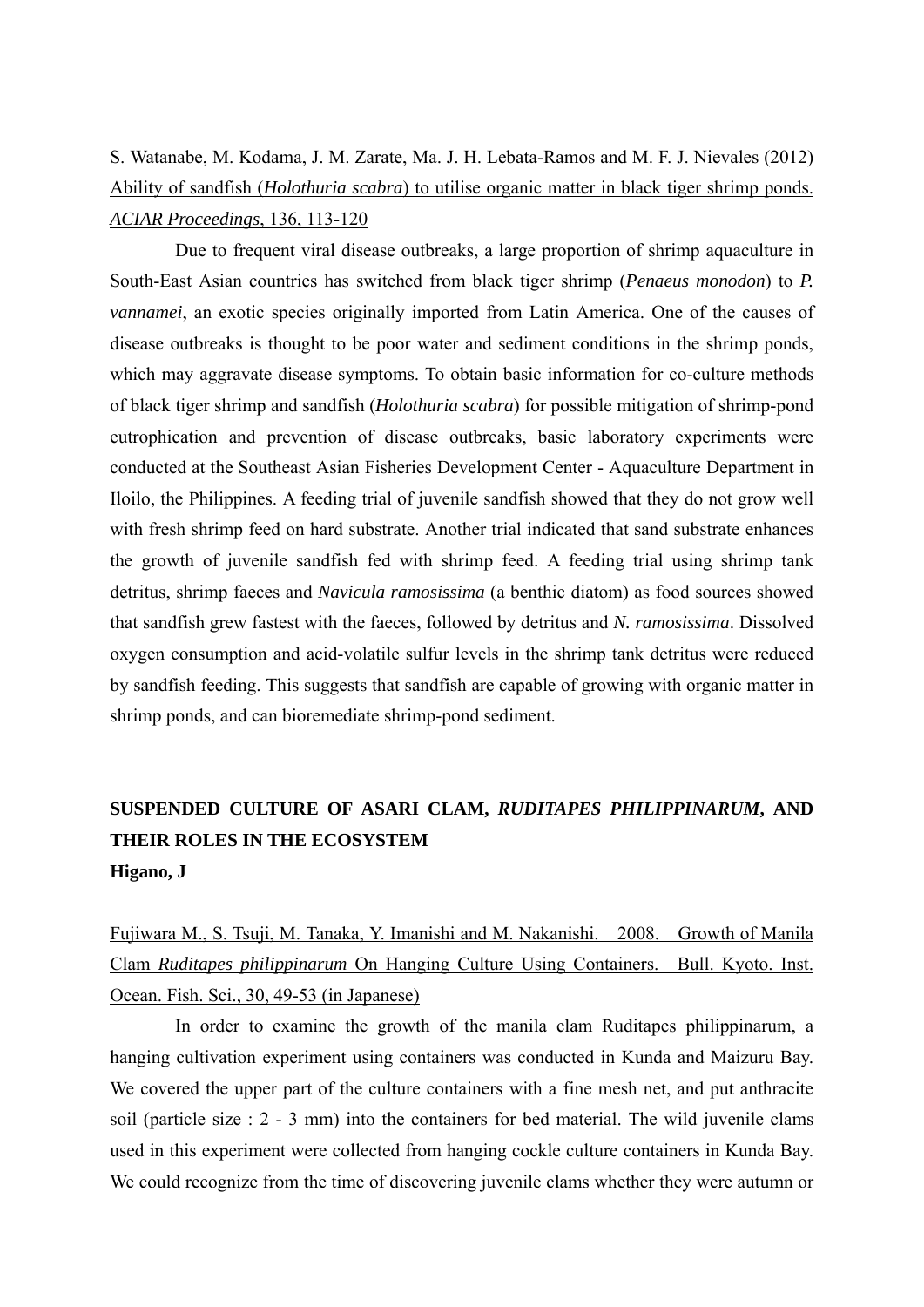summer broods. Autumn broods grew well from spring to summer, but hardly grew in autumn. Summer broods grew well from the first autumn to the summer of the following year, but hardly grew in autumn of the next year. The mean shell length of 1-year-olds was 32 - 42 mm in autumn broods, and 45 mm in summer broods. These results revealed markedly high growth rates not reported to date.

Mizuno T., T. Maruyama and J. Higano. 2009. Transition and Prospect of Asari clam (*Ruditapes philippinarum*) Fisheries in Ise Bay, Mie Prefecture. Bull. Mie Pref. Fish. Res. Inst.,  $17, 1-21$  (in Japanese)

The authors took an overview on the history of the clam fishery in the western-side region of Ise Bay, a large bay  $(2,342 \text{km}^2 \text{ with } 660 \text{ km} \text{ coastline})$  in the central part of Japan (as shown in the left figure below). Major commercial clams produced in the bay are Asari clam *Ruditapes philippinarum* living in shallow coastal areas, freshwater clam *Corbicula japonica* and hard clam *Meretrix lusoria* in brackish-water.

The annual yield of these 3 species decreased in response to fishing efforts and environmental changes. Until early 1960s, tidal flats at river mouths covered in excess of 6,000 ha, and eelgrass beds grew there as well as in other parts along the coastline. After the annual catch of Asari clam peaked at ca. 15,000 tons in the late 1960s, it decreased rapidly when coastal developments destroyed tidal flats and eelgrass beds during 1970s (right figure). In this period, the structure of coastal fisheries changed then laver culture and fisheries on clams and pelagic fish were continued. The second peak of Asari yield was seen in 1980s when clams in the subtidal zone were also exploited. Aged fishermen recruited into clam fisheries during 1990s avoiding intensive labors in the laver culture. In 2000s, the 70% of fishermen are working in clam fisheries, and the yield of Asari clam became stagnant in 1,000 to 3,000 tons due to the strong fishing pressure.

In the early 2000s, very few Asari clam larvae, less than 200 individuals/ $m<sup>3</sup>$  in the main reproductive period (spring and autumn in this region), were observed at the river mouth in the southern part of the bay. This abundance of larvae was contrastingly smaller than that in Mikawa Bay adjacent to Ise Bay where stable annual yields and high abundances of larvae, thousands of individuals in 1  $m<sup>3</sup>$ , were reported. In the survey point in Ise Bay, it was observed that juveniles immediately after settlement rarely survived after the flood in June through August, while juveniles occurred in autumn survived once in a few years. These survivors were exploited soon after their shell length reached at 25mm, the minimum size allowed to catch, in 2 years.

Catch per unit effort (CPUE) of hard clam and freshwater clam recovered when the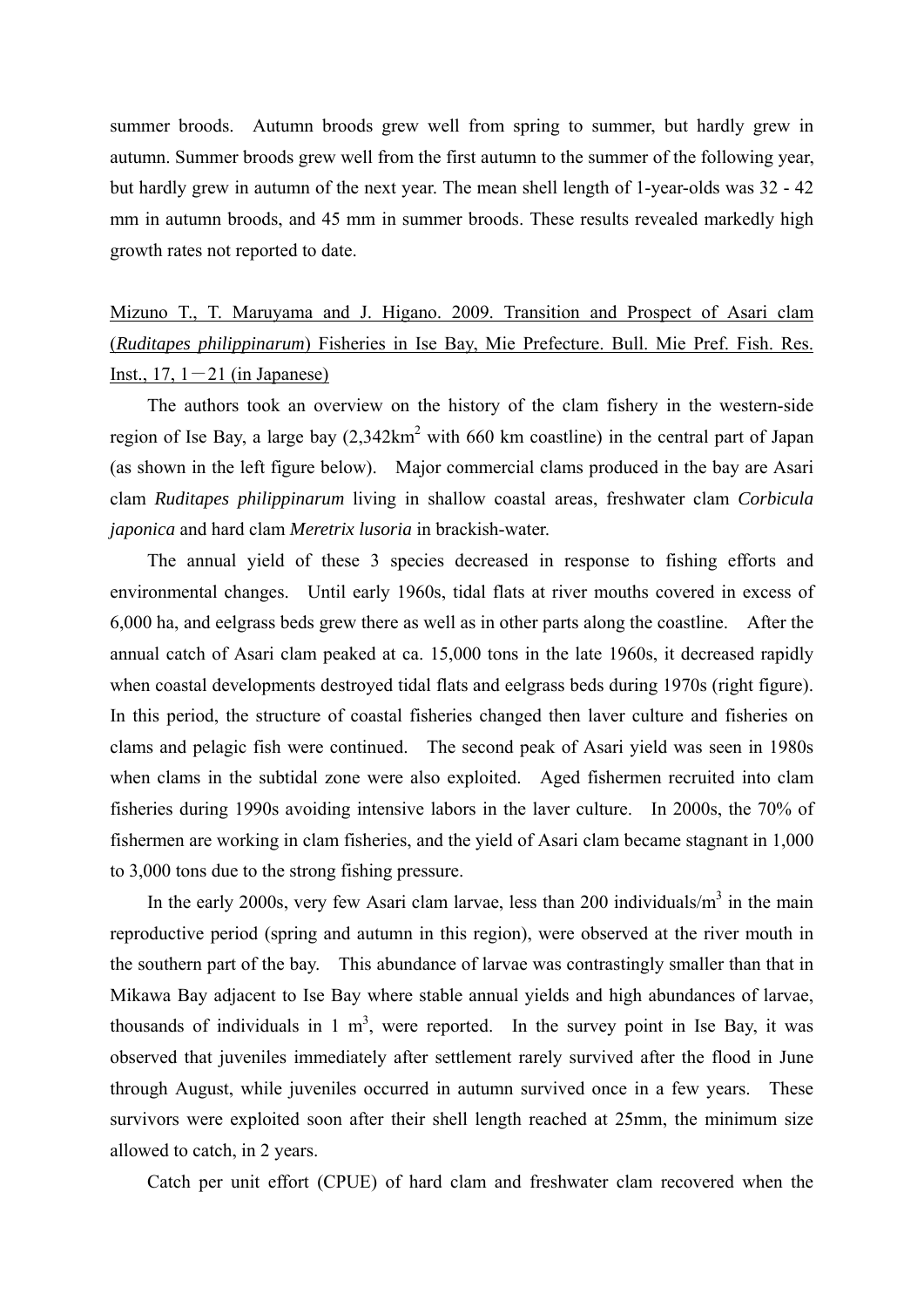society of local fishermen became aware of the importance of regulating their catch and protecting fishing grounds in the light of field surveys. As contrasted with cases of these 2 species living in or around rivers, the spatial scale necessary for the fishing management of Asari clam should be much larger. In 2009, fishing cooperatives along the bay were organized to conduct resource surveys and activities to protect fishing grounds from undesirable predators. It has been also planned to enhance the quality of some fishing grounds in the bay by creating artificial tidal flats and adjusting the ground height to the known suitable level for the habitat of Asari clam.

# Goulletquer, P., J.M. Deslous-Paoli, M. Héral. 1989. Ecophysiologie et Bilan Energétique de la palourde japonaise d'élevage Ruditapes philippinarum. Jour. Exp. Mar. Biol. Ecol., 132, 85-108.

Rates of filtration and respiration both follow a nonlinear model based on temperature of the form:  $Y = a \times (T - T_0) \times e^{-b(T - T_0)}$  with maximal values at 15 and 20°C, respectively. Quantities of seston varying from 0 to 30 mg  $\cdot$  1<sup>-1</sup> have no effect in reducing the filtration rate. > 8 mg ·  $1^{-1}$ , ingestion is regulated by the production of pseudofaeces. Maximal assimilation efficiency is  $\approx$  78%, but this is considerably reduced when the mineral content of the water increases. Assimilation efficiency for the Manila clam is reduced at both high (> 10 mm<sup>3</sup>· h<sup>-1</sup>) or low (< 2 mm<sup>3</sup>· h<sup>-1</sup>) values of ingested ration. The estimated value of growth efficiency (75%) and values of growth efficiency derived from the model  $k_1 = 33\%, K_2 = 51\%$  are optimized when ingested volumes are between 1 and 2 mm<sup>3</sup>. Standard metabolism is estimated as 0.11 ml O<sub>2</sub> · h<sup>-1</sup>. Zero growth efficiency occurs at a ration level of 2 J  $\cdot$  h<sup>-1</sup> for an adult. The individual energy budget shows that production is dependent more on temperature than on the energy value of the food. Comparison of calculated and measured production reveals differences resulting from the higher levels of seston found in the field. In particular, during the winter when the mineral content of the seston is high (90 mg  $\cdot$  1<sup>-1</sup>), there is a continuous loss of weight. This results from a lower assimilation efficiency together with production of pseudofaeces. Excretion of organic nitrogen varies throughout the year, ammonia representing no more than a mean of 29.8% of the total nitrogen excretion.

Magni P., S. Montani, C. Takada and Tsutsumi H. 2000 Temporal scaling and relevance of bivalve nutrient excretion on a tidal flat of the Seto Inland Sea, Japan. Mar. Ecol. Prog. Ser.,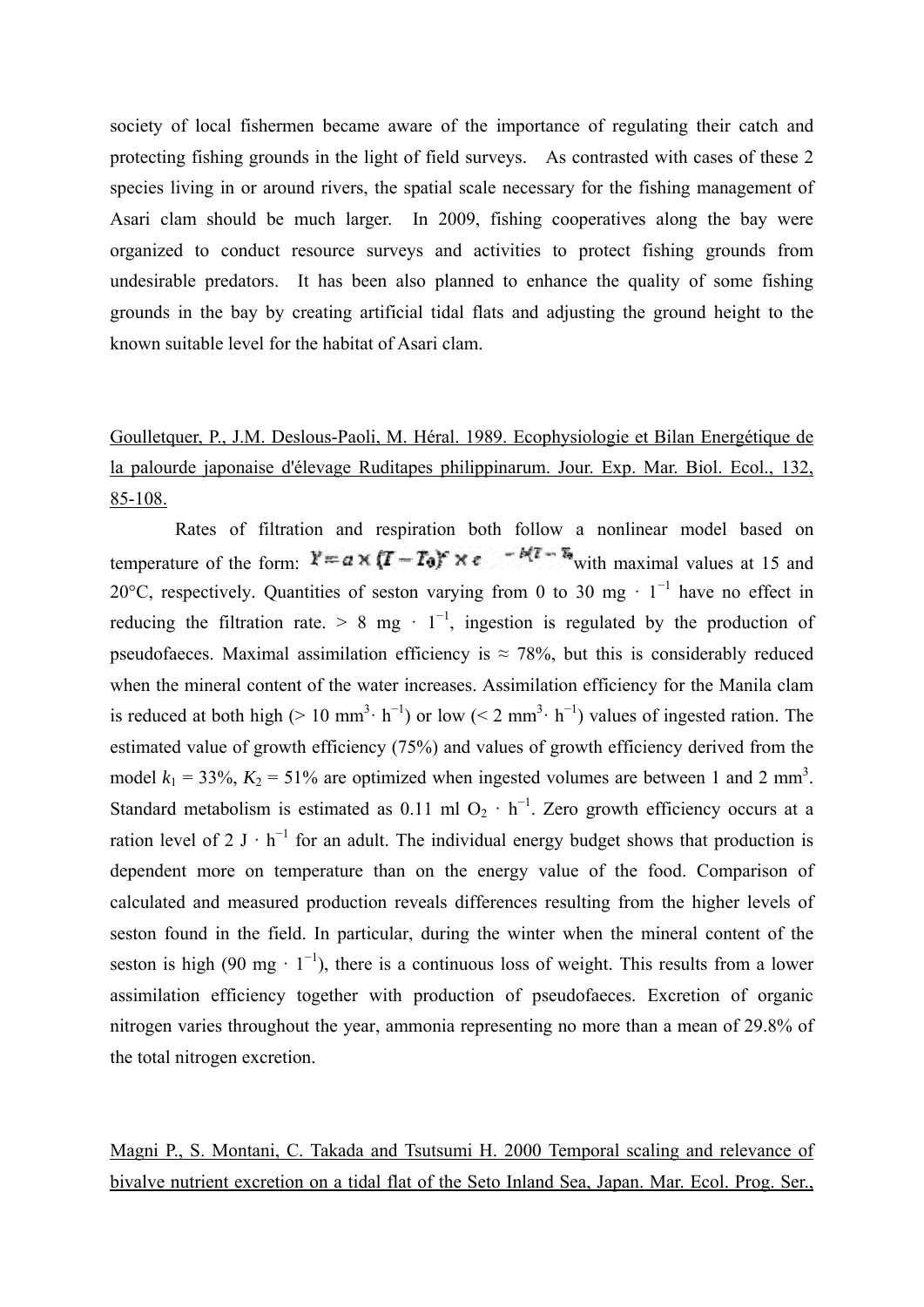#### 198, 139-155

Using an indirect and integrated approach, we quantified the magnitude and temporal variability of the contribution of macrozoobenthos to the upward flux of inorganic nitrogen and phosphorus on a sandy tidal flat of the Seto Inland Sea, Japan. From April 1994 to April 1996, we conducted monthly field surveys on the abundance and faunal composition of the macrozoobenthic communities inhabiting the lower part of the intertidal zone. Subsequently, we carried out 24 h day/night laboratory experiments on the nutrient excretion rate by various size-classes of the dominant species. We then obtained the animal nutrient excretion over a 2 yr period, multiplying the species-specific excretion rates by the actual animal biomass found on the tidal flat. Additionally, for all different seasons, we calculated the upward diffusive flux from the sediments from the vertical profiles of nutrient concentrations in the porewater. On the flat, the bivalves *Ruditapes philippinarum* (Veneridae) and *Musculista senhousia* (Mytilidae) were dominant, making up  $86 \pm 5.6\%$  when the total biomass exceeded 100 g DW (dry weight)  $m<sup>2</sup>$ . From our laboratory experiments, the mean (day and night) nutrient excretion rates at 20 to 22°C by the 2 bivalve species were 18.9  $\mu$ mol NH<sub>4</sub><sup>+</sup>-N g<sup>-1</sup> DW h<sup>-1</sup>, 4.8  $\mu$ mol (NO<sub>3</sub><sup>+</sup> NO<sub>2</sub>)-N g<sup>-1</sup> DW h<sup>-1</sup> and 3.3  $\mu$ mol PO<sub>4</sub><sup>3</sup>-P g<sup>-1</sup> DW h<sup>-1</sup>. In addition, NH<sub>4</sub><sup>+</sup>-N excretion by *R. philippinarum*, but not that by *M. senhousia*, was significantly higher during the day than during the night. This occurred while the food (*Thalassiosira* sp.) offered in spikes was rapidly taken up irrespective of the concentration (within a field relevant spring-summer range of 10 to 60  $\mu$ g l<sup>-1</sup> chl *a*) and in day/night treatments. The release of nitrogen (N) and the release of phosphorus (P) were highly correlated with each other, for both *R. philippinarum* and *M. senhousia*, with a N/P ratio of 7.8  $\pm$  3.0 and 9.9  $\pm$  3.5, respectively. In the field, the bivalve excretion rates of nutrients were calculated to be up to 35.2 mmol  $NH_4^+$ -N m<sup>-2</sup> d<sup>-1</sup>, 8.8 mmol (NO<sub>3</sub><sup>+</sup> NO<sub>2</sub>)-N m<sup>-2</sup> d<sup>-1</sup> and 5.8 mmol PO<sub>4</sub><sup>3</sup>-P m<sup>-2</sup> d<sup>-1</sup>. These values rank in the upper range of nutrient excretion by intertidal macrozoobenthos and are comparable to those found on dense assemblages (800 to 2000 g ash free DW  $m^{-2}$ ) of the most investigated mussel, *Mytilus edulis*. In addition, nutrient fluxes through bivalve excretion varied strongly within a few months, up to 10-fold (*R. philippinarum*) and 100-fold (*M. senhousia*) between April 1994 and August 1994, as related to the temporal change of bivalve standing stock. The extent of nutrient regeneration through diffusive flux was comparable to that reported for other intertidal zones of Japan and in the eutrophic Seto Inland Sea, within a range of 0.2 to 1.5 mmol  $NH_4^+$ -N m<sup>-2</sup> d<sup>-1</sup> and 0.01 to 0.05 mmol PO<sub>4</sub><sup>3</sup>-P  $m^{-2}$  d<sup>-1</sup>, thus more than 1 order of magnitude lower than that due to the excretory activity by *R*. *philippinarum* and *M. senhousia*. Our results indicate that the dominant bivalves, *R. philippinarum* and *M. senhousia*, play a major role in the processes of benthic nutrient